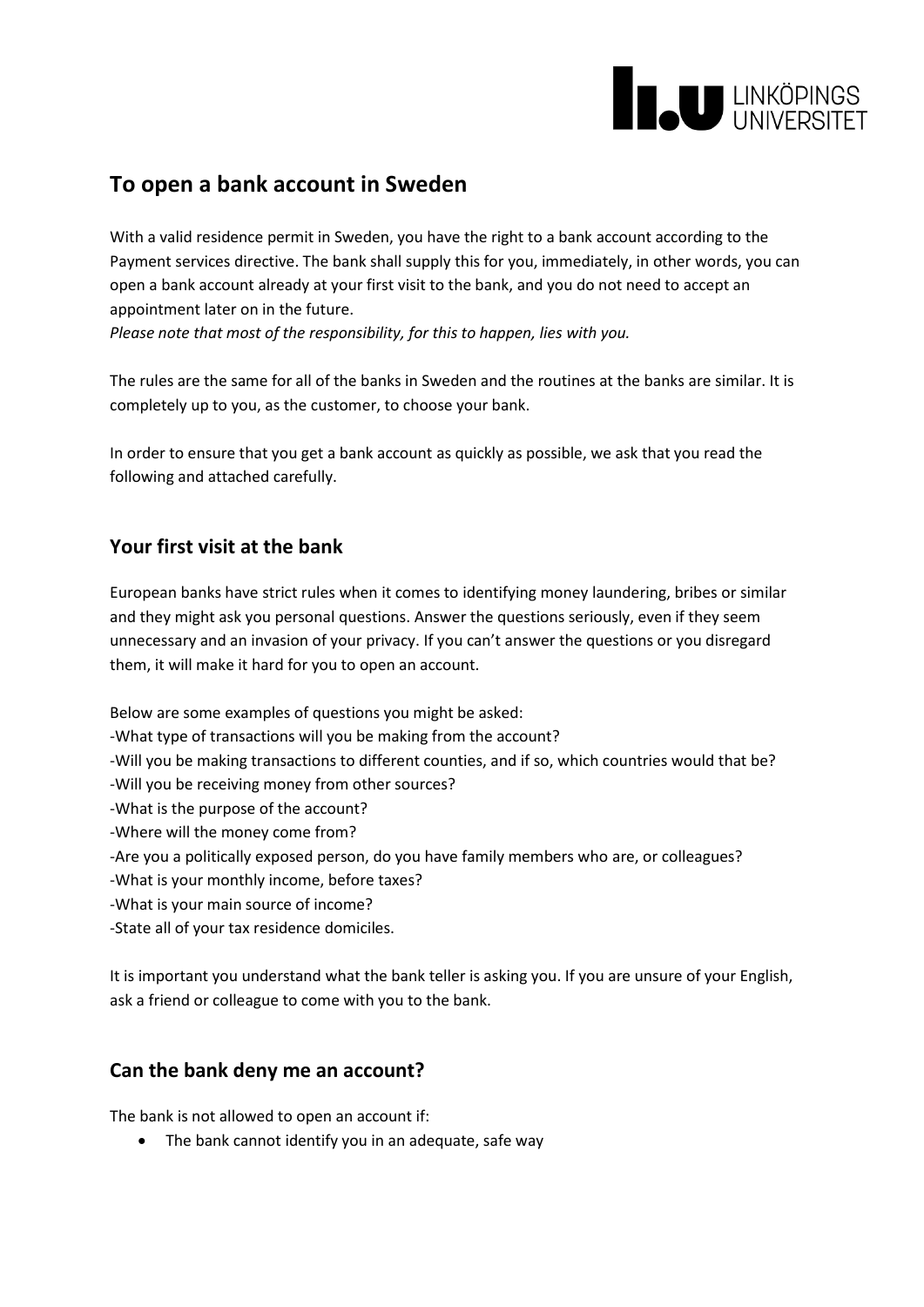- The bank has decided that the information you have given about why you want to open an account is not satisfactory
- The bank, by opening an account for you, is breaking a rule, a law or a directive.

The bank can also deny you an account if you have previously been dishonest with the bank.

## **Can I get an account with a coordination number?**

You can apply for an account with your Swedish coordination number. The account that you can open, in that case, will not have access to internet banking, electronic Bank ID and you will not be able to take out a loan with the bank.

# **If you do not want to wait for your Swedish personal number/Swedish ID Card**

If you need an account right away, you will need to go through two visits to the bank, and two processes, and in both cases you need to take the following with you:

- Your residence permit (if you are not an EU citizen), your visa (if applicable)
- Documentation from the population registration (that you have registered at the tax office)
- The decision about your personal number/coordination number (from the tax office)
- Passport and Swedish ID card (if you have a Swedish personal number)
- Employment contract or similar, that proves you have an income or equivalent, and the length of your employment/project (From the university)

• If you have a "permanent" residence, your rental agreement, which includes your address In conjunction with receiving a Swedish personal number and Swedish ID card, you should visit the bank and extend your account to include more services.

(Please note that if you need to cancel the previous account tied to your coordination number, you will need to inform your employer and other parties about the new account number).

## **Can you wait until you have a personal number and ID card?**

If you do not want to go through two processes at the bank, you can wait until you have both your personal number and your Swedish ID card, in order to open an account. This is the least complicated way to start an account in Sweden.

## **What if the bank says no?**

If the bank, despite the above, denies you or makes it difficult to open an account, you should receive written information about where you can file a complaint and how you can get it legally evaluated, by the National Board of Consumer Complaints. This is a new opportunity in order to strengthen you rights as a bank customer.